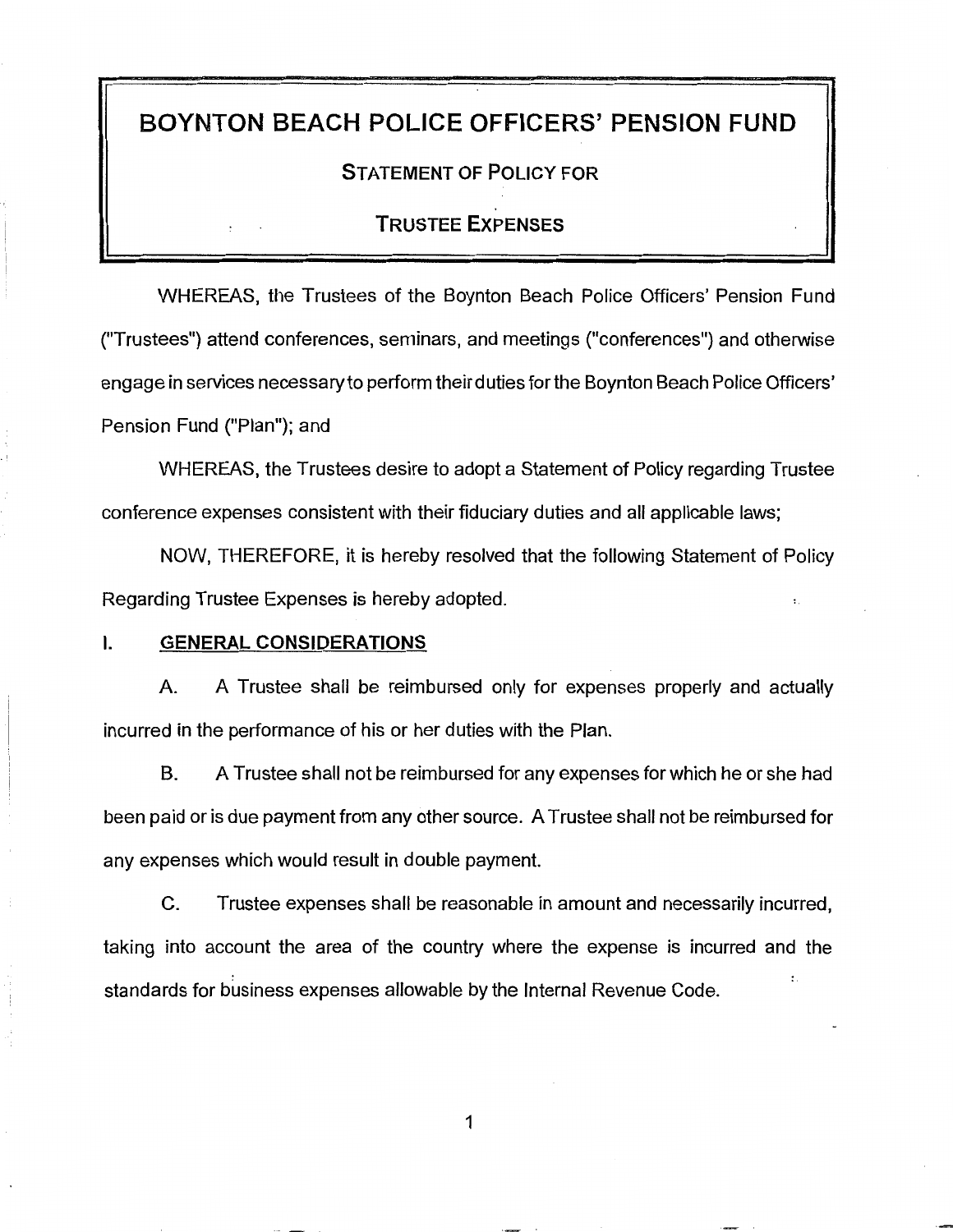D. The Board of Trustees shall approve all reimbursements for expenses in accordance with this Statement of Policy.

E. This Statement of Policy shall be interpreted in accordance with the provisions of Fla. Stat. §112.061 and the Internal Revenue Code ..

F. Trustees are encouraged to attend pension conferences sponsored by NCPERS, FPPTA, the State of Florida, Frank Russell Company, NAPO, attendance at training with Opal Finance, and FPPTA approved outside continuing educational conferences such as NPEA and International Foundation of Employee Benefit Plans. Trustees' attendance at these conferences do not require prior approval. All other conferences require prior approval of the Board of Trustees

#### II. **TRAVEL EXPENSES**

 $\ddot{\cdot}$ 

Trustees are entitled to payment for the actual costs incurred for:

. . . . A. Air: Tourist Class airfare.

- B. Personal Car. Miles traveled times fifty-seven and one-half cents (\$0.575) per mile, or the IRS standard mileage rate, whichever is greater, subject to the maximum payable if the Trustee could have traveled by air. If more than one Trustee travels in the same car, reimbursement shall be made to the Trustee who incurs the expense.
- C. Other Means of Travel: Actual cost incurred on a common carrier, subject to the maximum payable if the Trustee could have traveled by air.
- D. Rental Cars: Actual cost incurred for car rental plus reimbursement for gas expenditures, subject to the maximum payable if the Trustee could have traveled by air.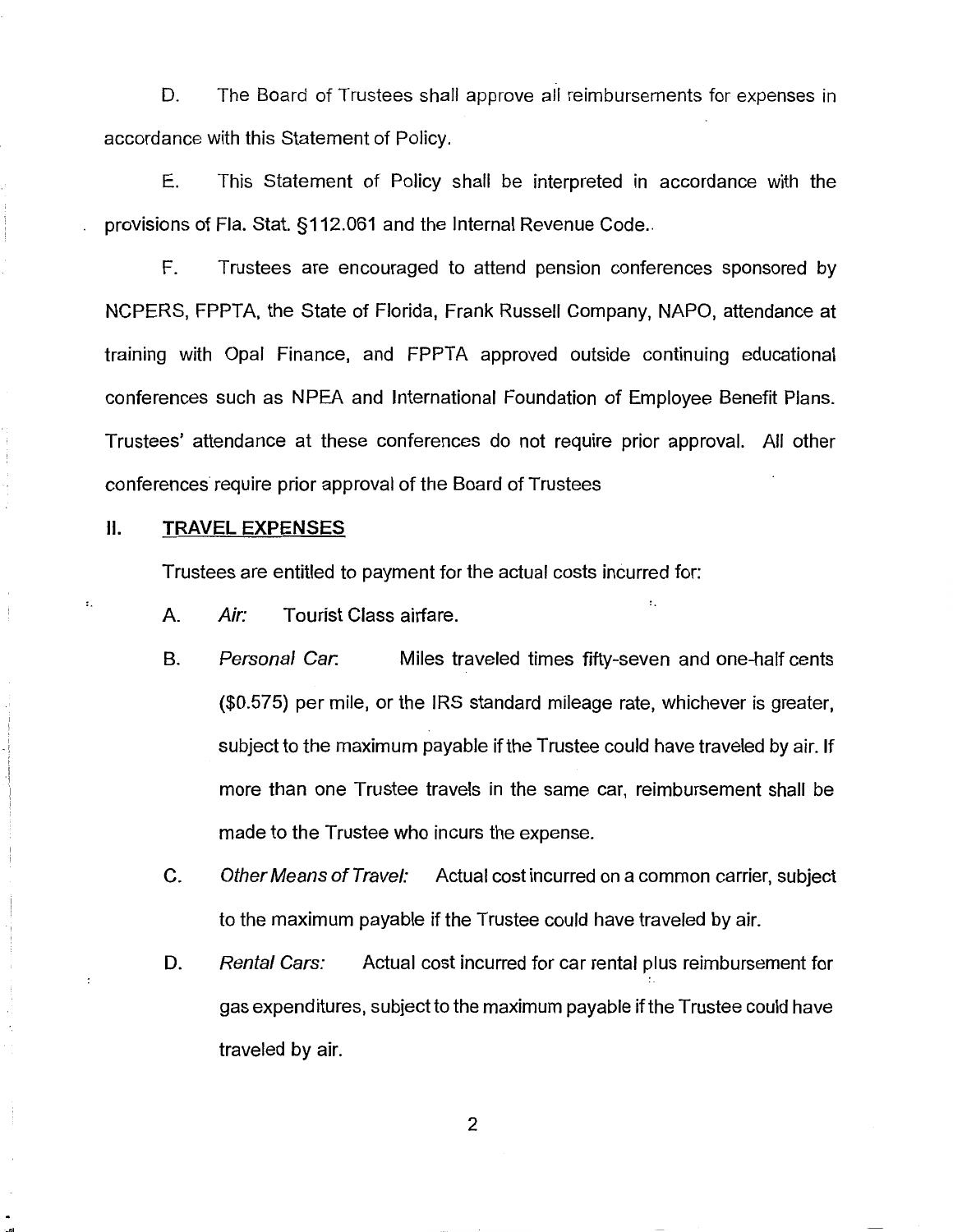No travel expenses shall be allowed if the Trustee is transported without charge.

### Ill. LODGING EXPENSES

Trustees are entitled to reimbursement for actual costs incurred for lodging based on a single occupancy rate.

#### IV. FOOD AND OTHER EXPENSES

Trustees are entitled to reimbursement for actual costs incurred subject to the maximum amount allowable by this policy.

The daily rate of reimbursement for out-of-pocket expenses and meals shall be \$60 per day, exclusive of lodging, transportation, parking, tolls, or similar verified expenses. Included within the daily rate shall be reasonable gratuities, and telephone calls, but the per diem shall not include reimbursement for personal expenses such as recreation charges, movies, etc. This per diem shall be adjusted annually for inflation at a rate of 3% per year, beginning January 1, 2016. All expenditures shall require a receipt in order to be reimbursed.

#### V. CONFERENCE EXPENSES

Convention registration fees and other actual and necessary fees for attending events which are not included in a basic registration fee, such as banquets are reimbursable. If meals or lodging are included in the registration fee, the Trustee will not be entitled to be reimbursed for such expenses separately, and the per diem shall be reduced.

#### VI. DAYS FOR WHICH REIMBURSEMENT IS PAYABLE

A. A Trustee shall be entitled to reimbursement while attending any conference and for direct travel to and from the point of origin and the point of destination, not to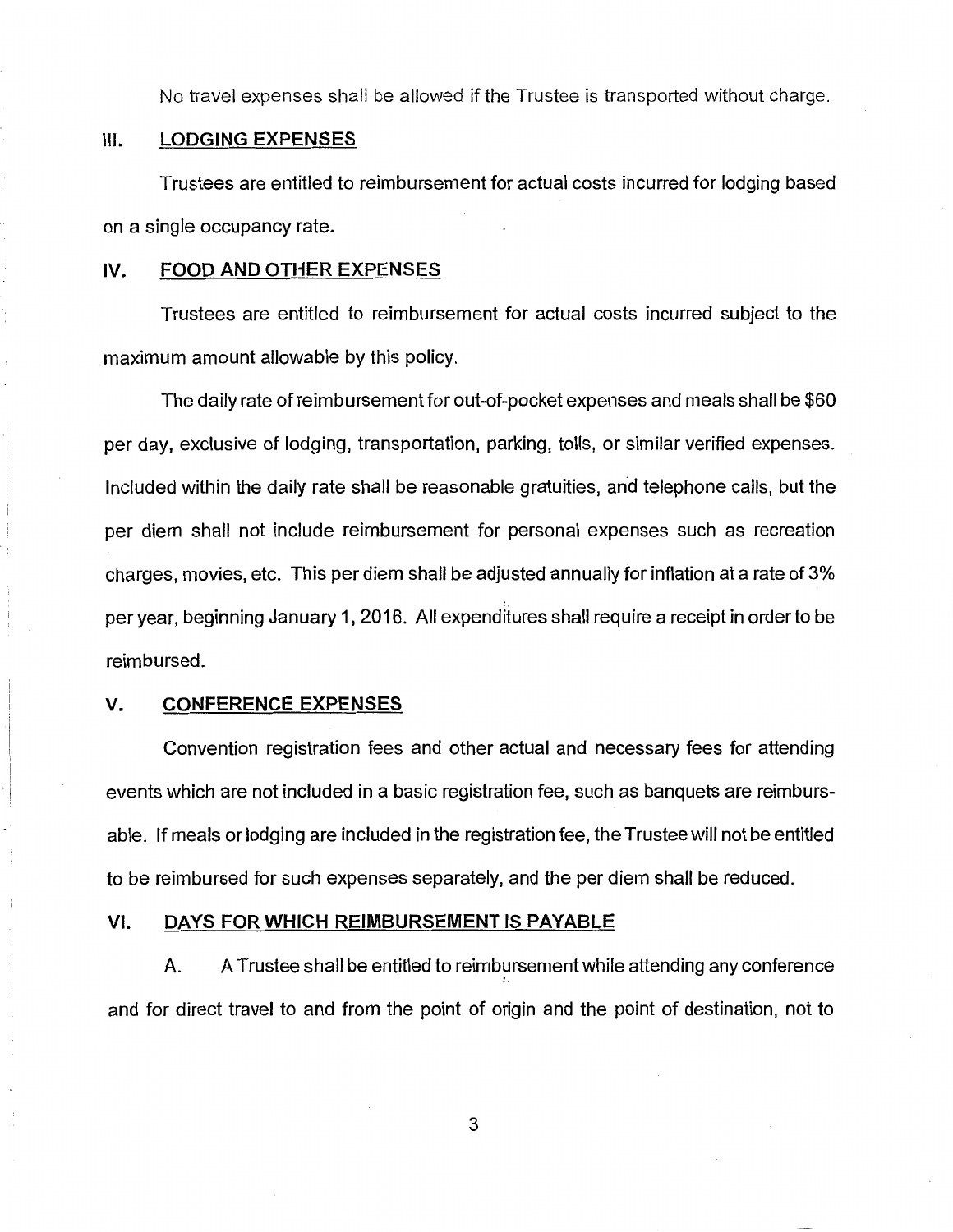exceed one day of travel each way before and after the conference, unless it is not practical to complete the travel in one day.

B. A Trustee shall not be entitled to any expense incurred as a result of any trips or personal expenditures outside the scope of his or her direct travel route on behalf of the Plan.

#### VII. **ACCOUNTING FOR EXPENSES**

A. A Trustee must submit an expense voucher for all expenses incurred, including per diem, within thirty (30) days after incurring the expense, on a form approved by the Board of Trustees. The approved Trustee Expense Voucher form is attached hereto. A copy of the Program or Agenda of the conference must be attached to the completed Trustee Expenses Voucher.

B. Except for reimbursement for per diem, a Trustee must attach invoices, receipts or other written documentation to the completed Trustee Expense Voucher. Receipts are required for each expense in excess of \$25.00. If any receipt includes amounts not subject to reimbursement (e.g., for a Trustee's spouse), the receipt should so indicate and be reduced accordingly.

 $\ddot{\phantom{a}}$ 

 $\ddot{\cdot}$ 

C. For any conference where a certificate of attendance is issued, a Trustee must earn such a certificate in order to be reimbursed for expenses, unless the Trustee's absence is the result of illness or other good cause.

D. The Certified PublicAccountantforthe Plan shall audit all Trustees expenses on an annual basis. The Certified Public Accountant shall notify the Board of Trustees if any expenses for Trustees do not comply with this Statement of Policy regarding Trustee Expenses.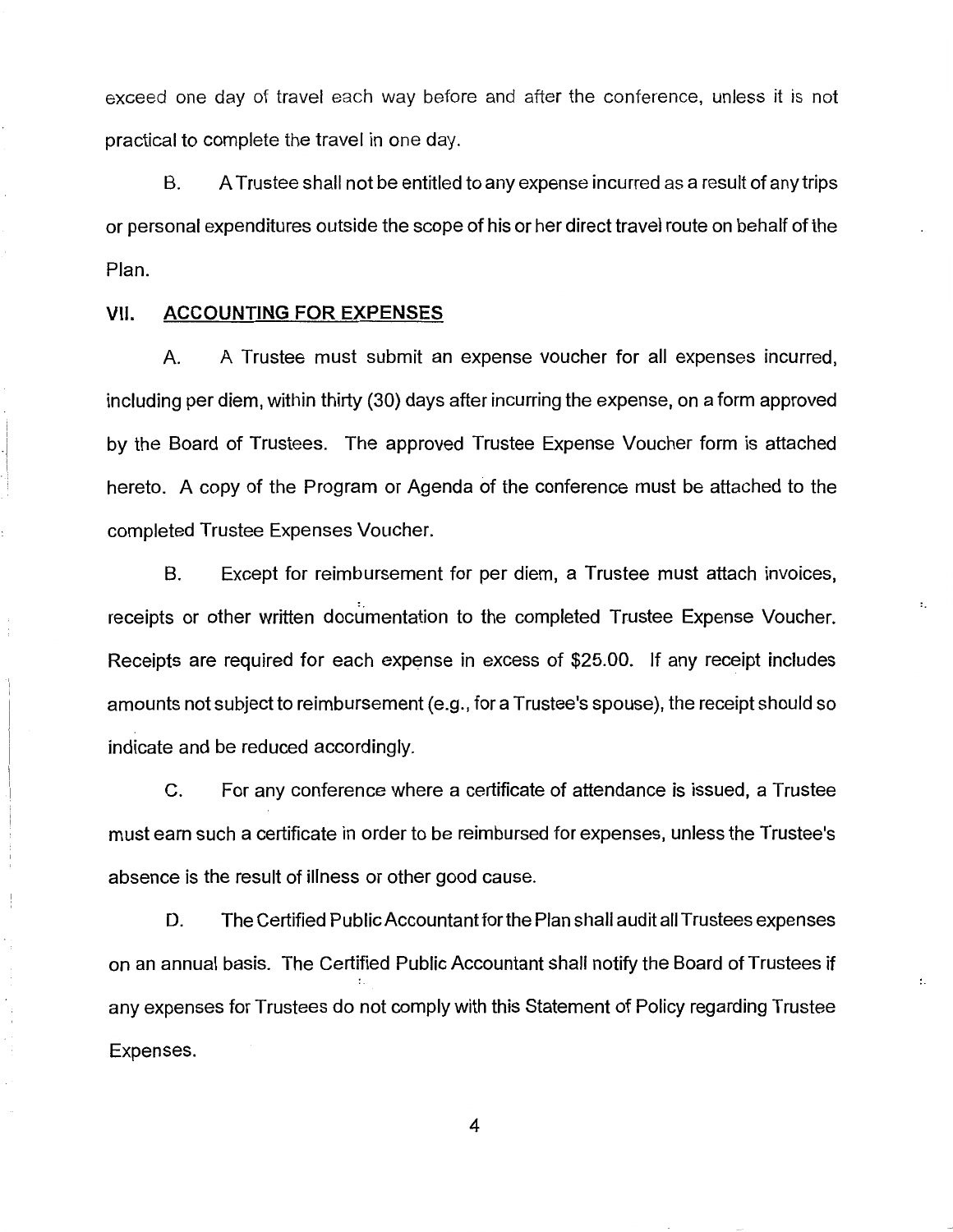## VIII. ADVANCES

A. A Trustee may receive an advance to cover the expenses to be properly and actually incurred in the immediate future. However, a copy of the Program or Agenda for the conference must be provided before the advance is paid, itemizing the registration fee and any meals or lodging included in the registration fee.

B. A Trustee shall promptly return to the Plan any amount advanced which exceeds the expenses incurred.

C. A Trustee shall be entitled to reimbursement for expenses incurred in excess of the advance, but consistent with this Statement of Policy, and subject to approval by the Trustees.

## IX. **DIRECT PAYMENT OF EXPENSES**

 $\ddot{\cdot}$ 

The Fund's Administrative Manager is authorized to make direct payment of conference, lodging and transportation fees on behalf of a Trustee.

 $\ddot{\cdot}$